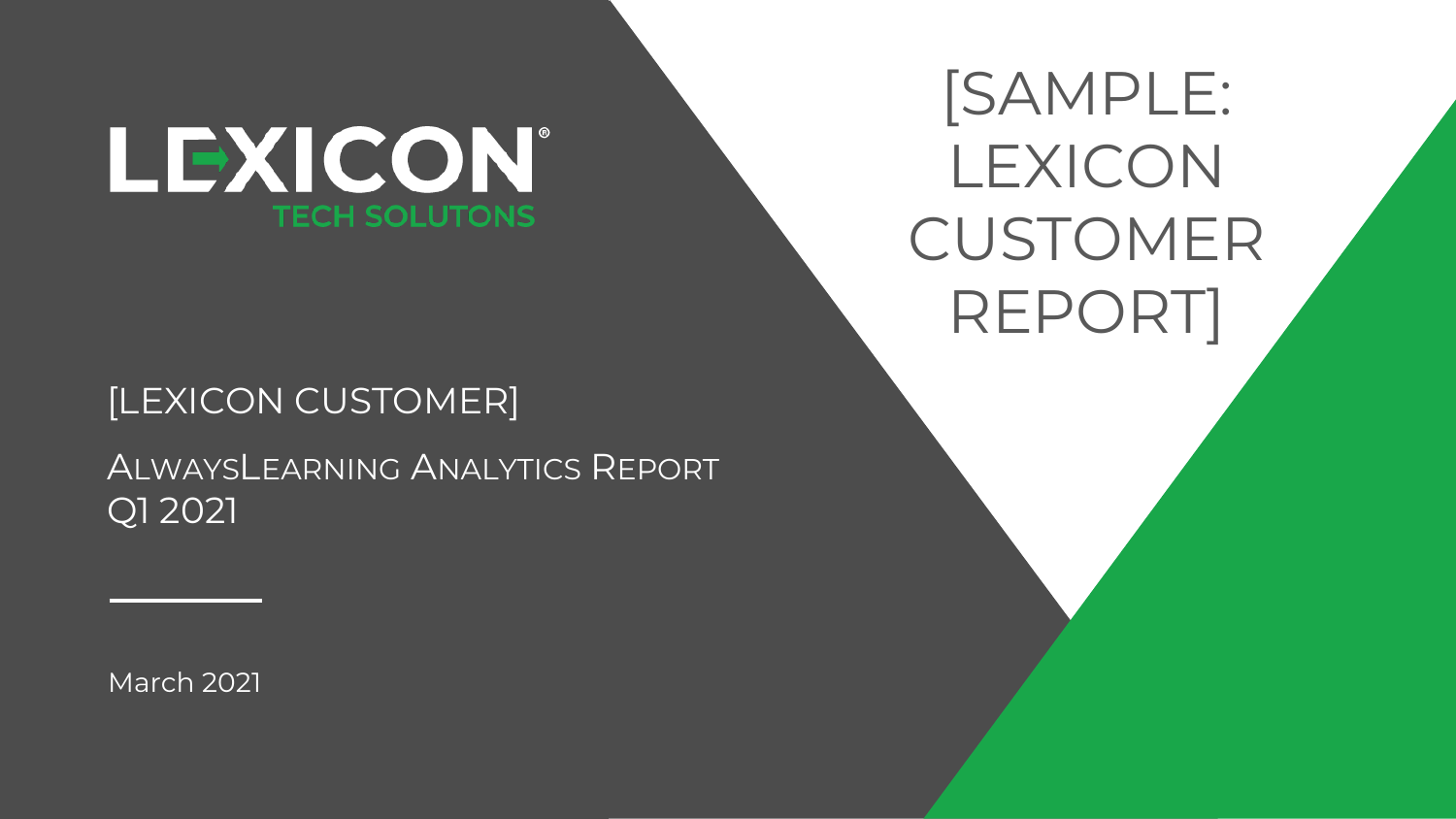### INTRODUCTION



- ❑ District's device fleet averages 4.5 years old
	- Chromebooks = 4.7 years; ProBooks = 3.6 years; iPads = 3.9 years
- ❑ District's AlwaysLearning contract ends in September 2022

| <b>Fleet Status</b>              |                 |                                     |                                  |                                 |
|----------------------------------|-----------------|-------------------------------------|----------------------------------|---------------------------------|
|                                  |                 |                                     | <b>Years Remaining</b>           |                                 |
| <b>Device Model</b>              | <b>Quantity</b> | <b>Device</b><br><b>Age (Years)</b> | <b>Always</b><br><b>Learning</b> | <b>Google</b><br><b>Support</b> |
| HP Chromebook 11 G5 EE           | 38,906          | 4.72                                | 7.47                             | 1.20                            |
| Dell Chromebook 11 3120          | 800             | 6.13                                | 7.47                             | 0.45                            |
| HP Chromebook x360 11 G1 EE      | 230             | 3.80                                | 1.41                             | 3.20                            |
| HP ProBook 430 G4                | 3,767           | 3.80                                | 7.47                             | n/a                             |
| HP Probook 430 G7                | 194             | 7.47                                | 1.41                             | n/a                             |
| HP Probook 430 G6                | 188             | 2.29                                | 7.47                             | n/a                             |
| HP ProBook 430 G5                | 4               | 3.38                                | 7.47                             | n/a                             |
| Apple iPad (5 <sup>th</sup> Gen) | 9,649           | 3.99                                | 7.47                             | n/a                             |
| Apple iPad (6 <sup>th</sup> Gen) | 539             | 2.98                                | 7.47                             | n/a                             |
| Apple iPad (7 <sup>th</sup> Gen) | 42              | 1.48                                | 7.47                             | n/a                             |

#### Repair Totals

51%

99.6% Spare Pool Uptime

Avg Spare Pool Use

Days on Spares

54,133

2,784

3,407

Devices Repaired

Parts Repaired /Replaced

September 2022

Contract End Date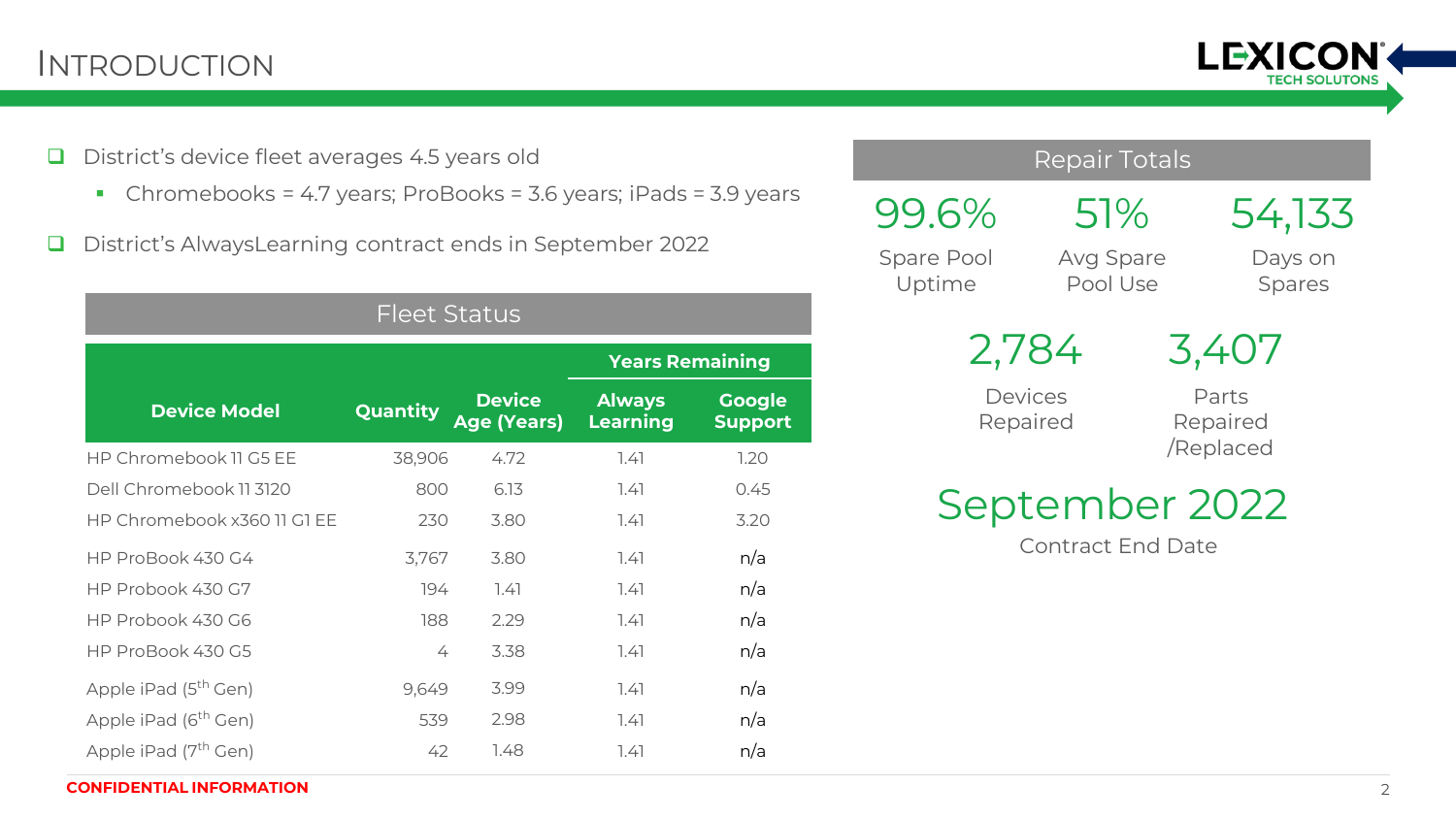## **ALWAYS > LEARNING®**

Add or Sub

# SPARE POOL

THE CHICKEN

Ģ

SLIDE TITLE GOES HERE TITLE GOES HERE TITLE GOES HERE TITLE GOES HERE TITLE GOES HERE TITLE GOES HERE TITLE GO

.......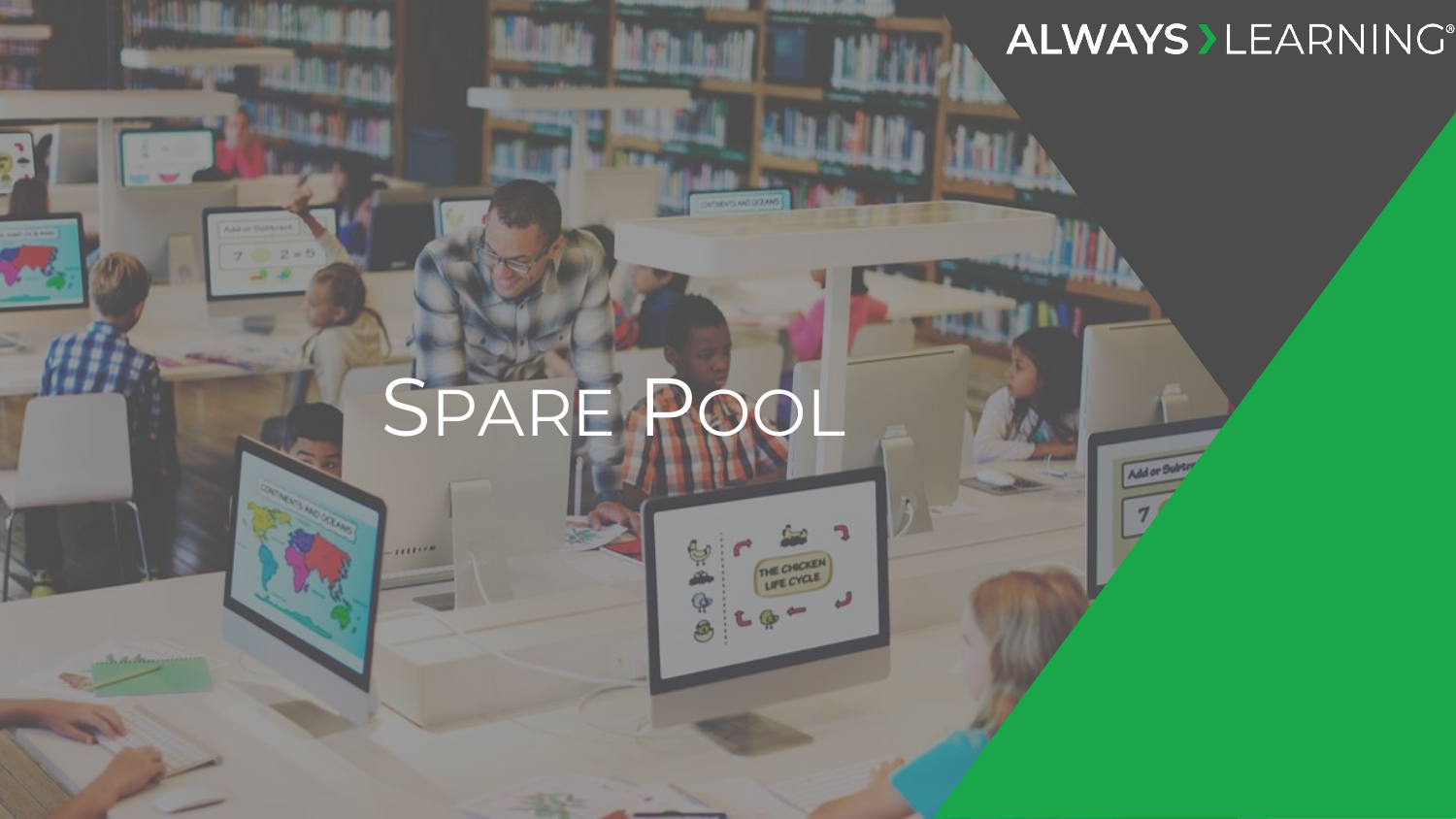**LEXICO TECH SOLUTONS** 

❑ Spare pool utilization averaged 51.1% overall, down 10% from last report, with highest utilization among High Schools



**CONFIDENTIAL INFORMATION** 4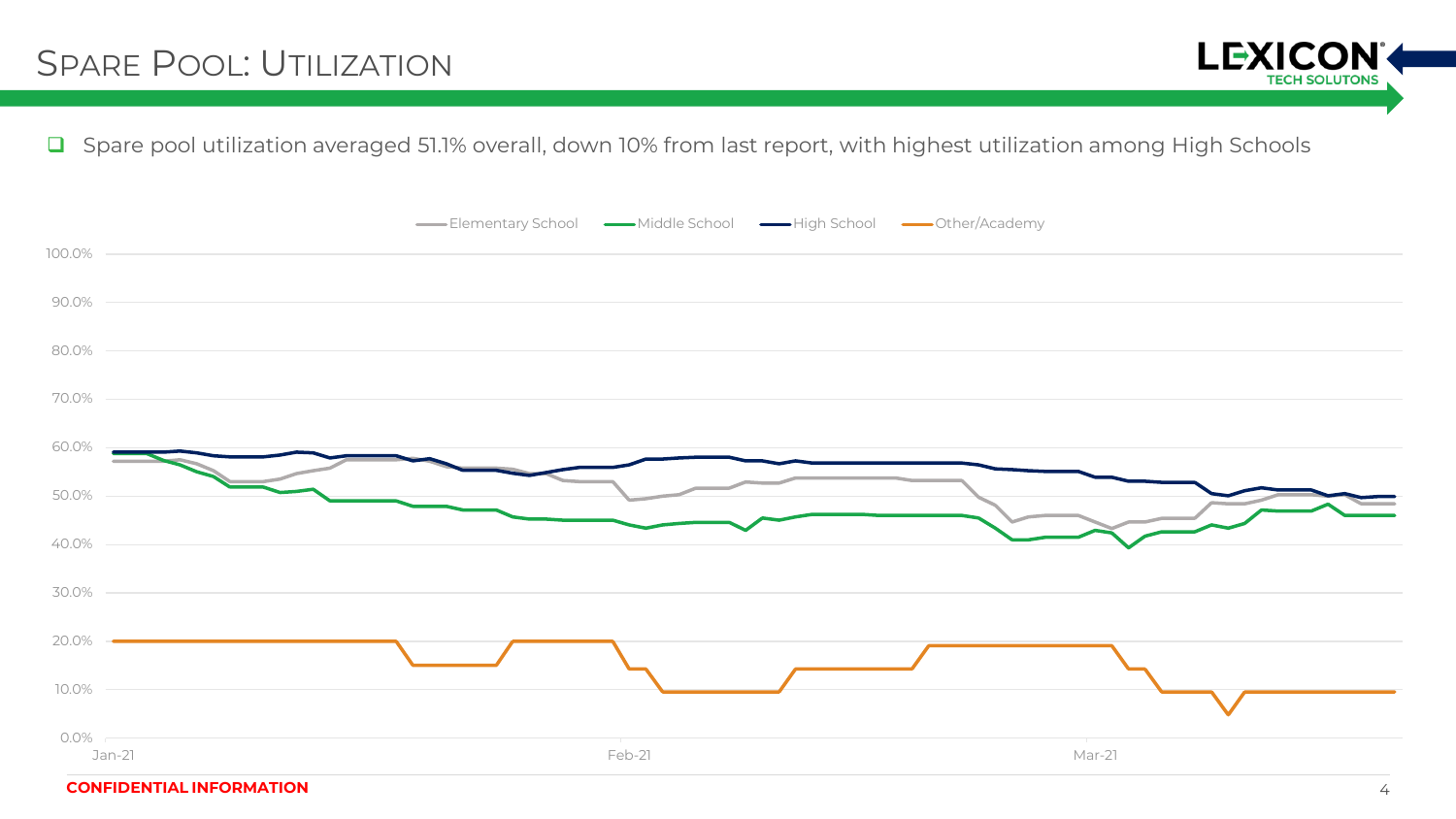## SPARE POOL: UNITS AVAILABLE



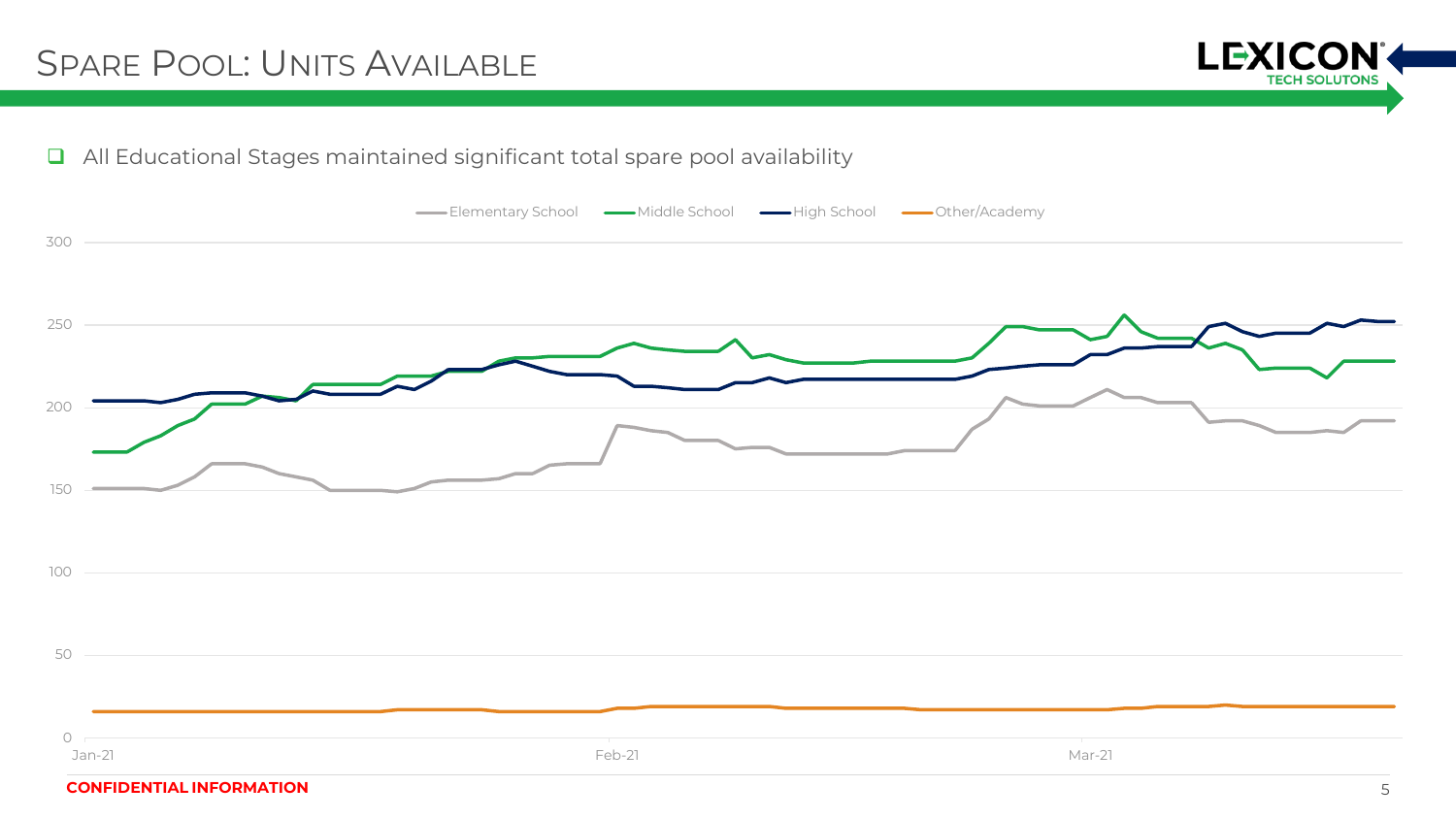## SPARE POOL: ELEMENTARY LOCATIONS



❑ Spare pool utilization and remaining spares varied widely across elementary schools



Total Spare Pool Devices: 372 Percentage of Overall Spare Pool Devices: 28.22%

Percentage of Repaired Devices: 41.87%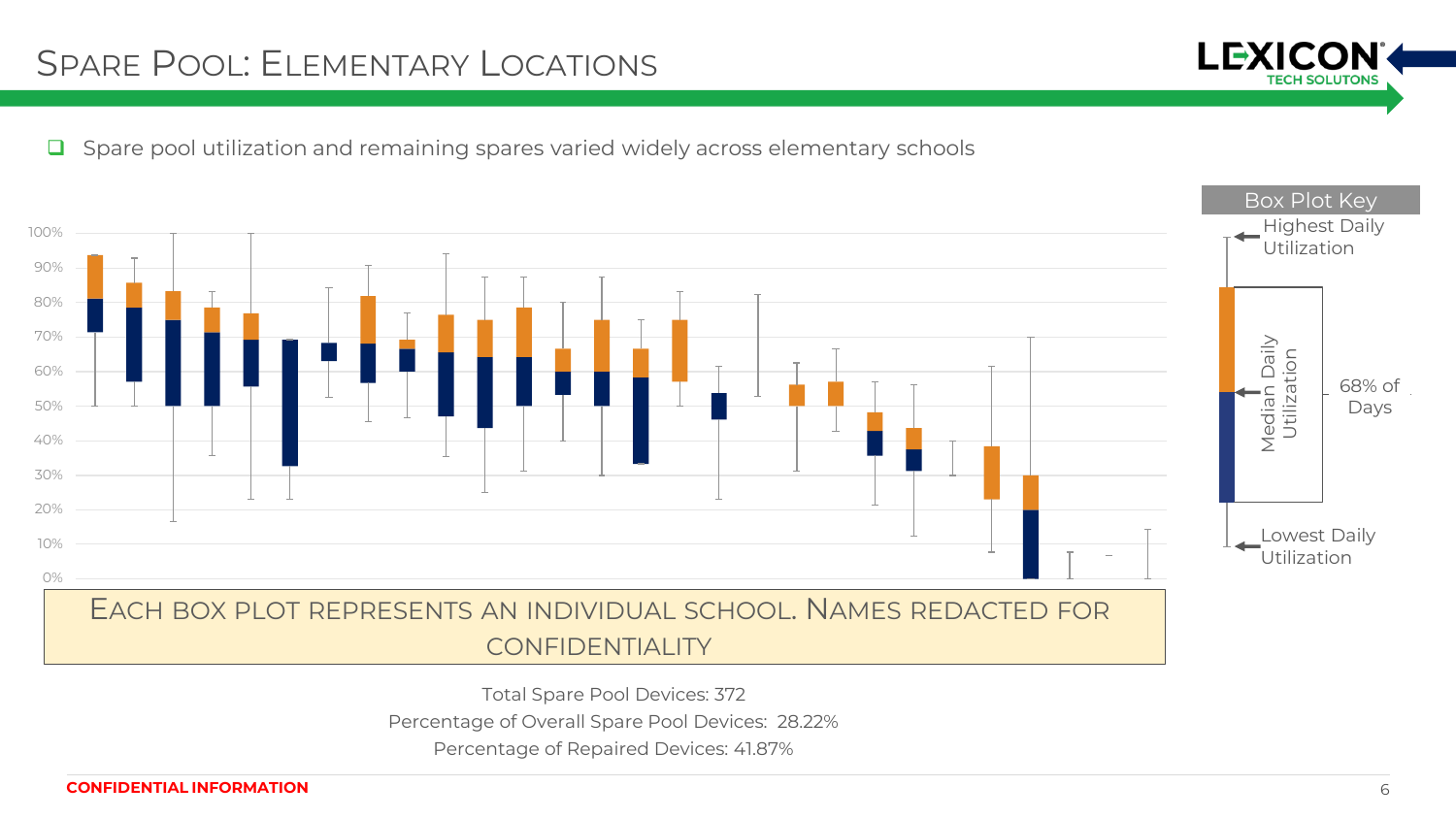## SPARE POOL: MIDDLE SCHOOL LOCATIONS



■ We noted MS10 did not utilize the spare pool for Sept 1 – Dec 31 (all spares were checked in)



EACH BOX PLOT REPRESENTS AN INDIVIDUAL SCHOOL. NAMES REDACTED FOR CONFIDENTIALITY

Total Spare Pool Devices: 422

Percentage of Overall Spare Pool Devices: 32.02%

Percentage of Repaired Devices: 35.56%

100%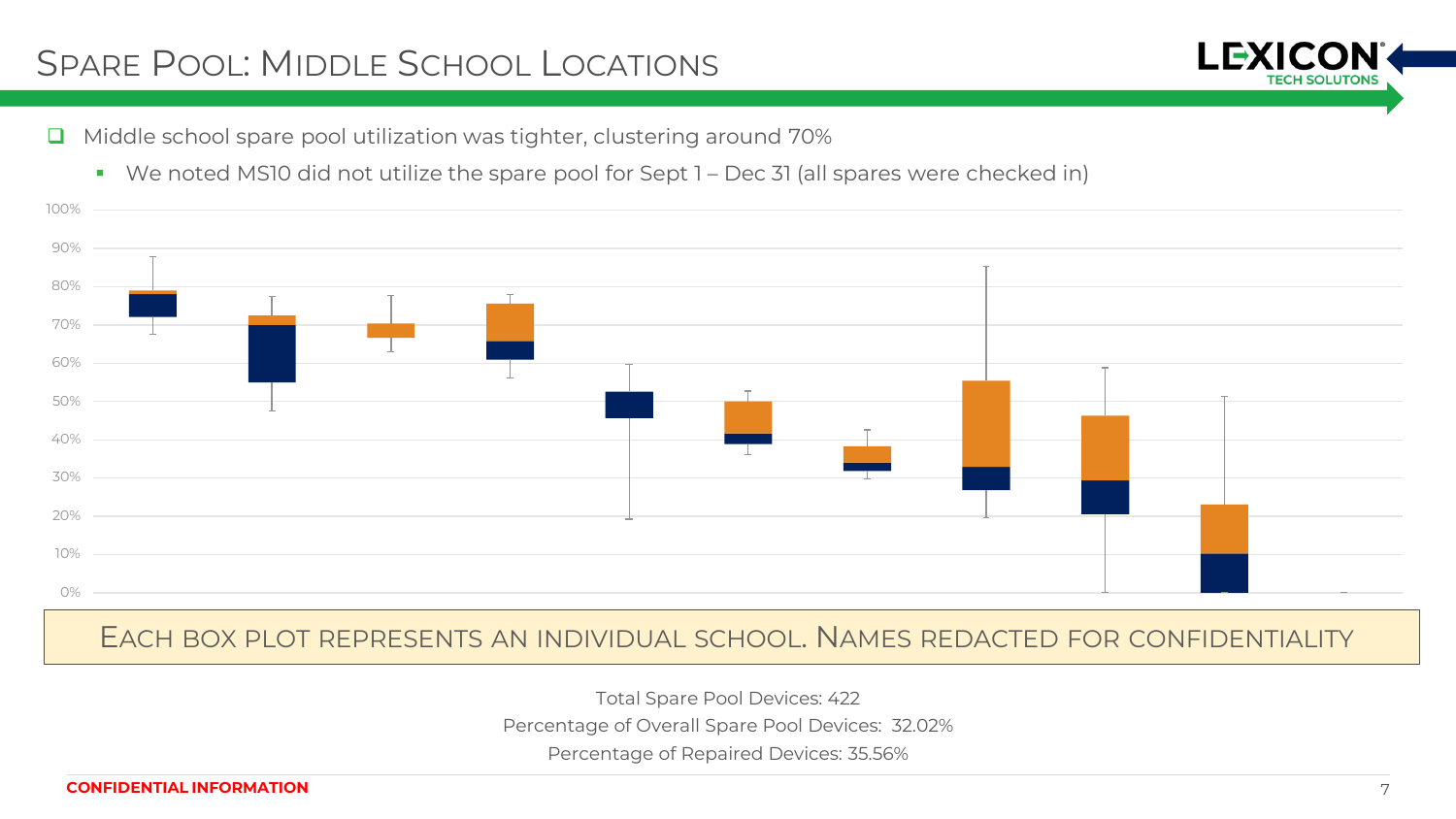## SPARE POOL: HIGH SCHOOL LOCATIONS

❑ High school spare pool utilization was lower than Middle Schools, with performance more broadly distributed



❑ Schools experiencing higher utilization also had the most stranded spares (discussed on next page)

#### EACH BOX PLOT REPRESENTS AN INDIVIDUAL SCHOOL. NAMES REDACTED FOR CONFIDENTIALITY

Total Spare Pool Devices: 503

Percentage of Overall Spare Pool Devices: 38.16%

Percentage of Repaired Devices: 20.44%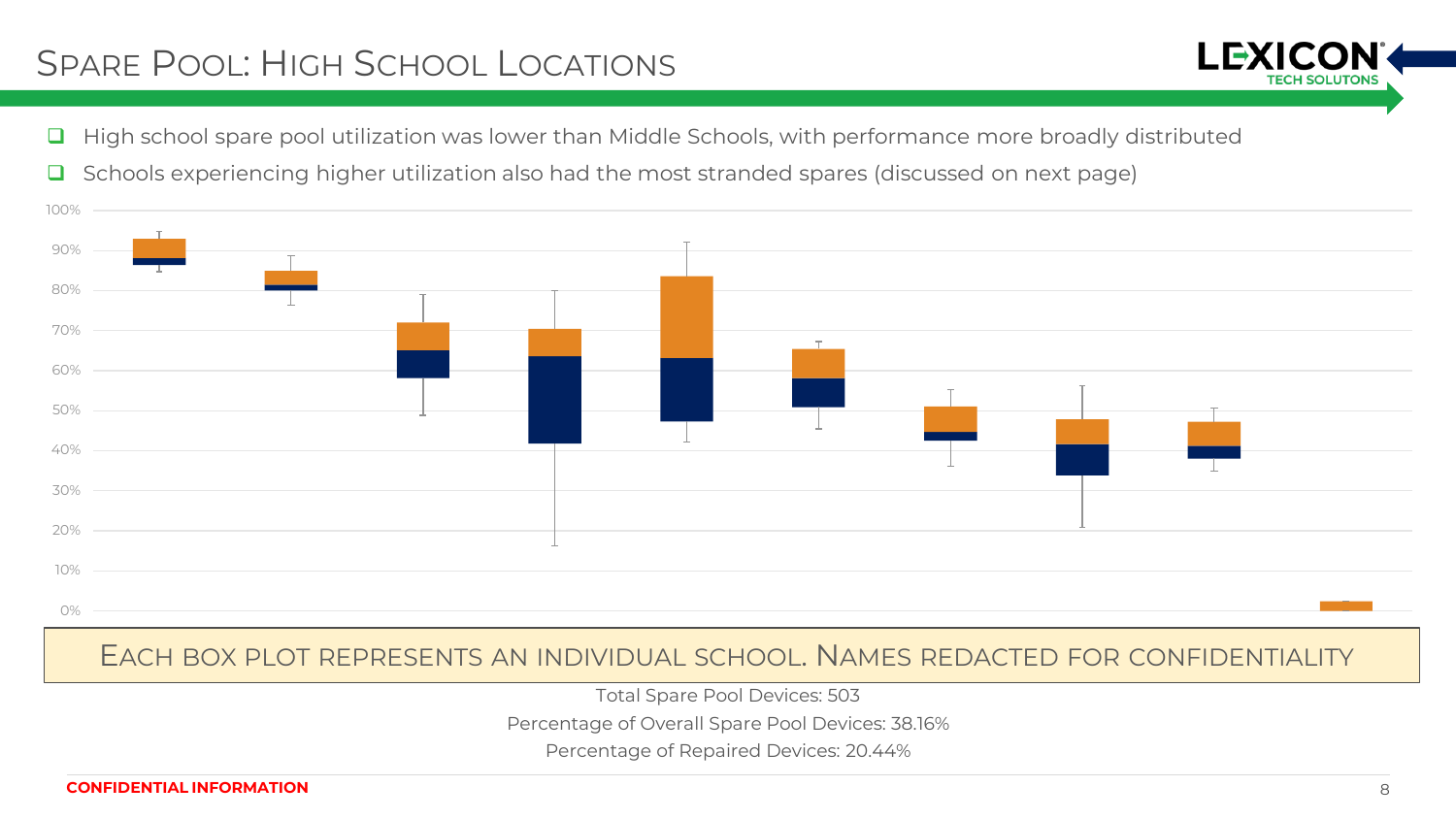

- ❑ Higher utilization rates are partially driven by spares that have not been returned to the spare pool
- ❑ We understand this is likely due to logistical complications caused by the pandemic
- ❑ When practicable, the information presented here may assist in locating and re-introducing these devices to the spare pool

|                    | <b>Spare Devices</b> |           |  |  |
|--------------------|----------------------|-----------|--|--|
| <b>Days Issued</b> | $\#(\triangle)$      | % of pool |  |  |
| <b>Available</b>   | $655 (+102)$         | 50.3%     |  |  |
| $1-14$             | 296 (+208)           | 22.4%     |  |  |
| $15 - 29$          | $77$ ( $-185$ )      | 5.8%      |  |  |
| 30-59              | $93$ ( $-108$ )      | 7.1%      |  |  |
| 60-89              | $48(-21)$            | 3.6%      |  |  |
| >90                | $149 (+2)$           | 11.3%     |  |  |
| <b>Total</b>       | 1318                 | 100%      |  |  |

|                          | <b>Days Issued</b>       |                |                                        |
|--------------------------|--------------------------|----------------|----------------------------------------|
|                          |                          | 30-59 60-89    | $90+$                                  |
| <b>Elementary School</b> | 20                       | 12             | 37                                     |
| ES1                      |                          |                | 10                                     |
| ES <sub>2</sub>          |                          | 5              | $\overline{2}$                         |
| ES3                      | 1                        | ı              | 4                                      |
| ES4                      | 4                        |                | $\overline{2}$                         |
| ES5                      | $\overline{1}$           |                | 3                                      |
| ES <sub>6</sub>          | $\overline{1}$           | $\overline{2}$ | $\begin{array}{c} \square \end{array}$ |
| ES7                      |                          |                | 3                                      |
| ES <sub>8</sub>          |                          | 1              | $\overline{2}$                         |
| ES9                      | $\overline{1}$           |                | $\overline{2}$                         |
| <b>ES10</b>              | 1                        |                | $\overline{1}$                         |
| ES11                     | Ī                        |                | $\overline{1}$                         |
| <b>ES12</b>              | Ī                        |                |                                        |
| <b>ES13</b>              |                          | $\overline{2}$ |                                        |
| <b>ES14</b>              | 1                        | $\overline{1}$ |                                        |
| <b>ES15</b>              | $\overline{2}$           |                |                                        |
| <b>ES16</b>              | $\overline{\phantom{a}}$ |                | $\overline{1}$                         |
| <b>ES17</b>              |                          |                | 2                                      |
| <b>ES18</b>              | 1                        |                |                                        |
| <b>ES19</b>              | $\overline{1}$           |                |                                        |
| <b>ES20</b>              | 1                        |                |                                        |
| <b>ES21</b>              | Ī                        |                |                                        |
| <b>ES22</b>              |                          |                |                                        |
| <b>ES23</b>              | 1                        |                |                                        |
| <b>ES24</b>              |                          |                | ı                                      |

#### Stranded Spares by School

|                      | <b>Days Issued</b>       |                |       |
|----------------------|--------------------------|----------------|-------|
|                      |                          | 30-59 60-89    | $90+$ |
| <b>High School</b>   | 55                       | 26             | 63    |
| HS <sub>1</sub>      | 9                        | 5              | 22    |
| HS <sub>2</sub>      | 9                        | 4              | 15    |
| HS3                  | 11                       | 3              | 6     |
| HS4                  | 7                        | 8              | 4     |
| HS5                  | 3                        | 3              | 6     |
| HS6                  | 7                        |                | 4     |
| HS7                  | 4                        | 3              | 3     |
| HS8                  | $\overline{2}$           |                | 3     |
| HS9                  | 3                        |                |       |
| <b>Middle School</b> | 16                       | 9              | 49    |
| MS <sub>1</sub>      | 3                        | 3              | 10    |
| MS <sub>2</sub>      |                          |                | 13    |
| MS3                  | 4                        | 2              | 7     |
| MS4                  | $\overline{2}$           | $\overline{2}$ | 9     |
| MS5                  | $\overline{\phantom{a}}$ |                | 9     |
| MS6                  | 5                        | Ī              |       |
| MS7                  |                          | ı              | ı     |
| MS8                  | 1                        |                |       |
| Other/Academy        | $\overline{2}$           | П              |       |
| OA1                  | $\overline{\phantom{a}}$ | 1              |       |
| OA <sub>2</sub>      | Ī                        |                |       |
| <b>Grand Total</b>   | 93                       | 48             | 149   |

Note: School names redacted for confidentiality. Individual school names listed in customer analytics report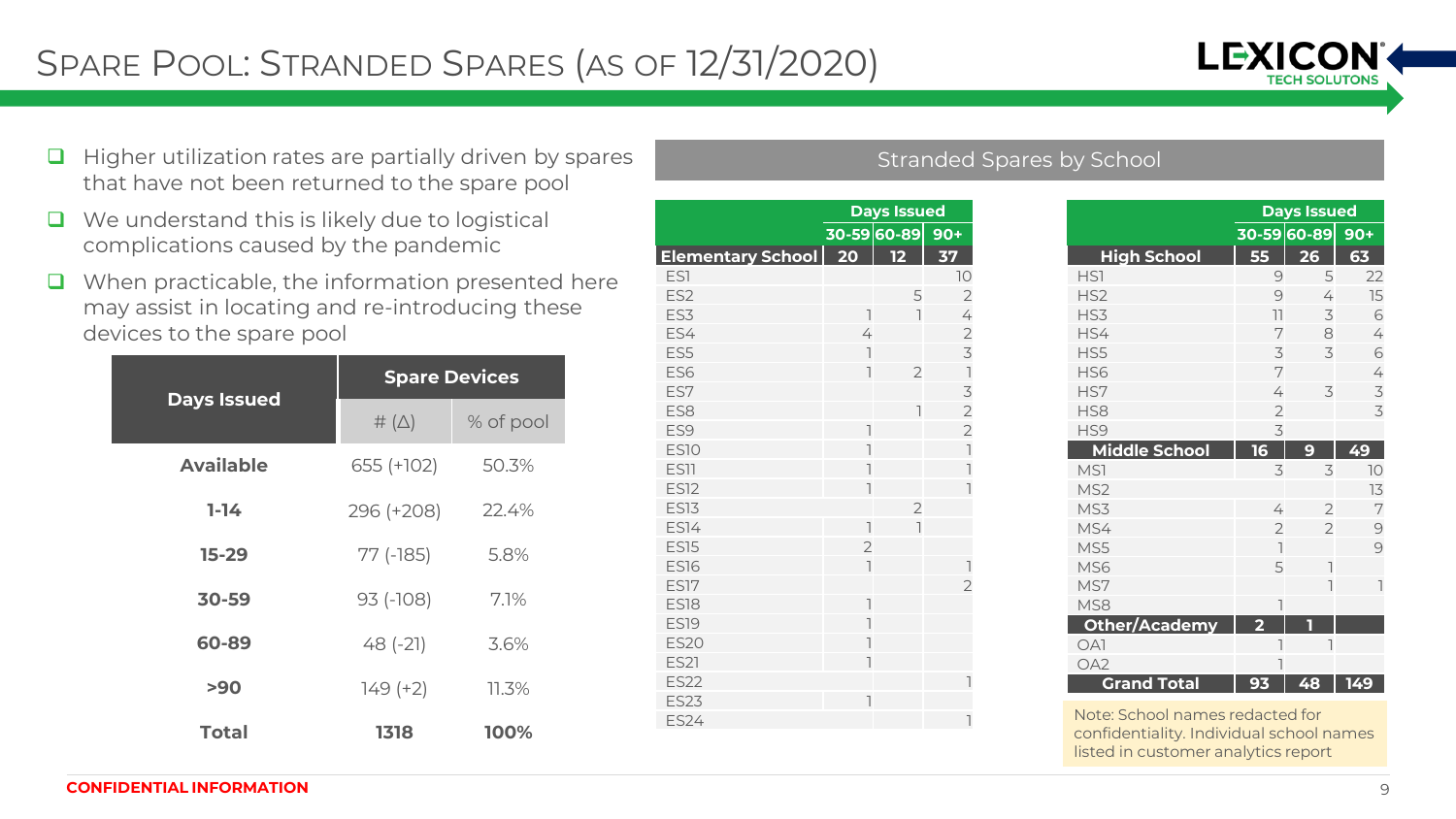## **ALWAYS > LEARNING®**

# REPAIR SUMMARY

 $\frac{1}{\sqrt{2}}$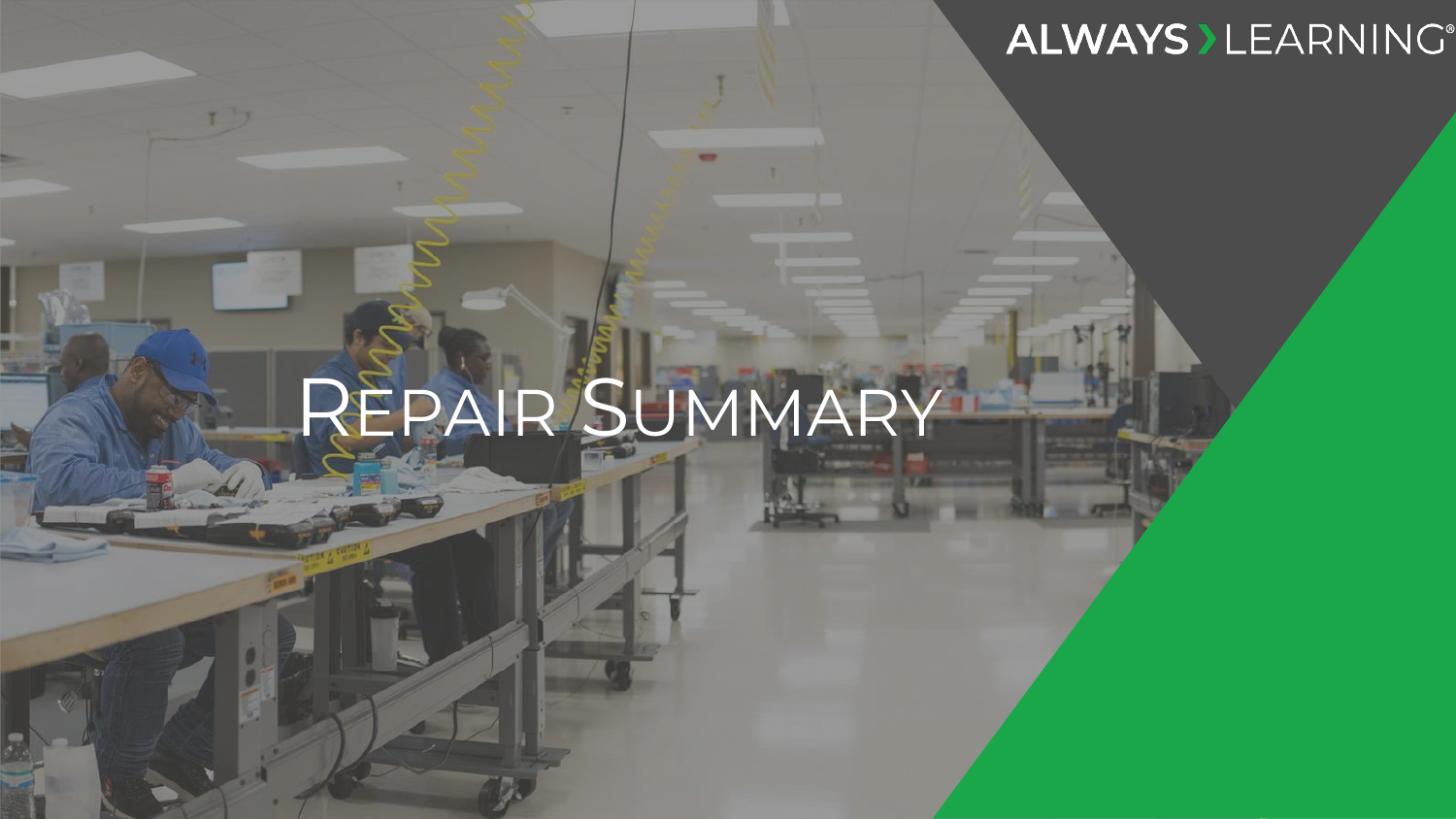#### ❑ Turn time averaged 3.3 days this quarter

#### Monthly Repairs Received/Completed and Average In-House Turn Time



**LEXICON** 

**TECH SOLUTONS**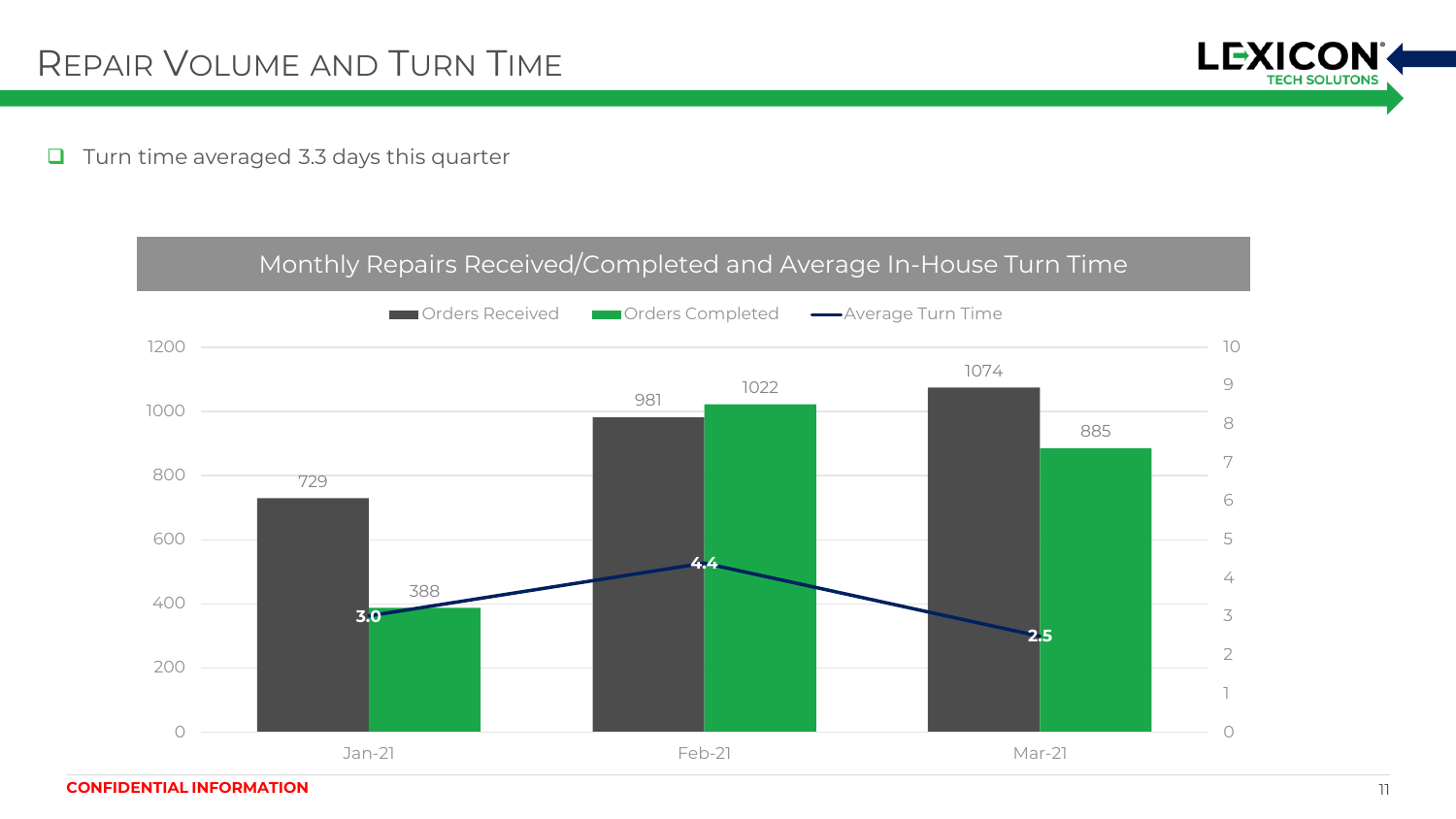## REPAIRS BY EDUCATIONAL STAGE



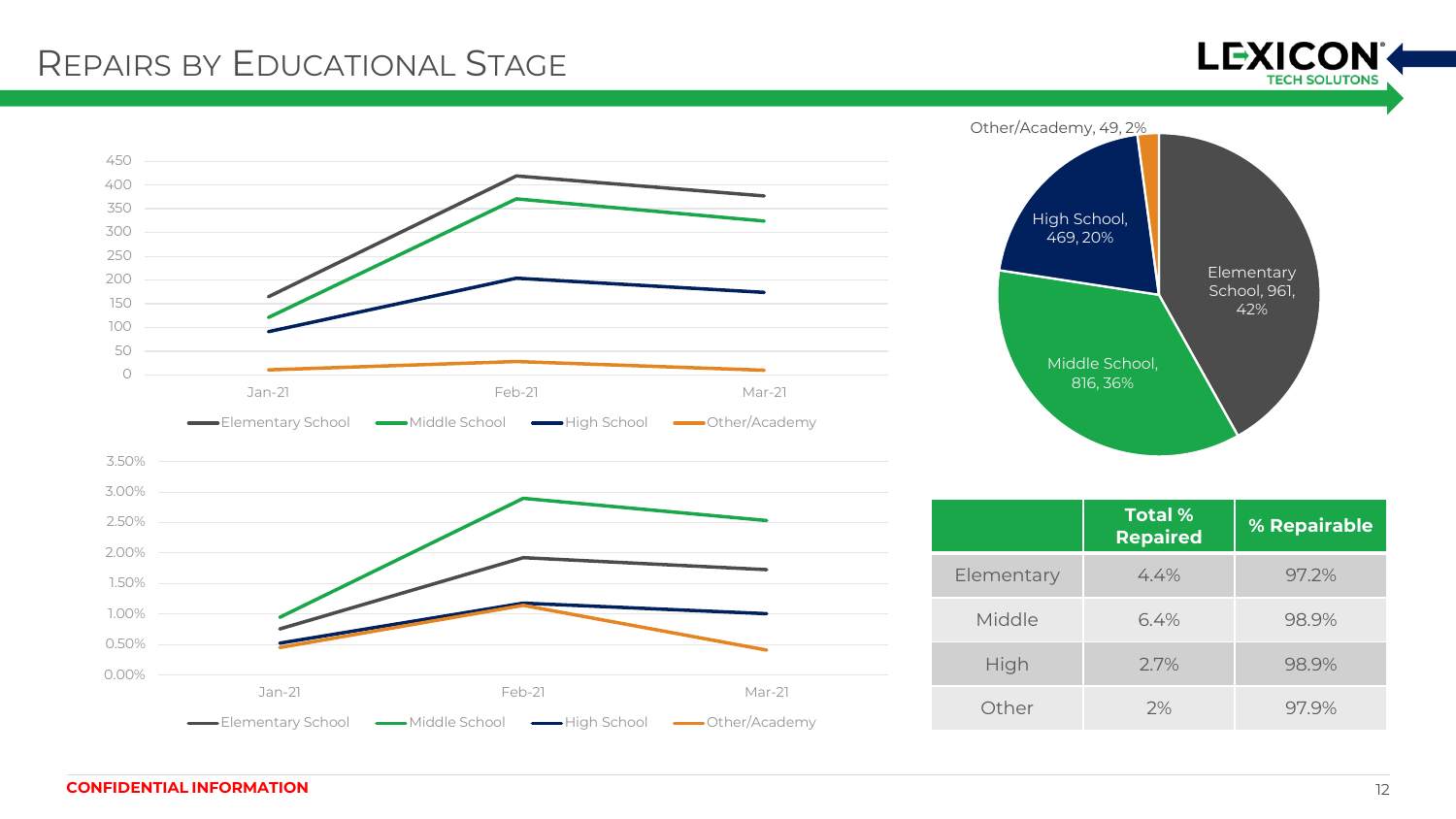## REPAIRS BY SCHOOL: ELEMENTARY



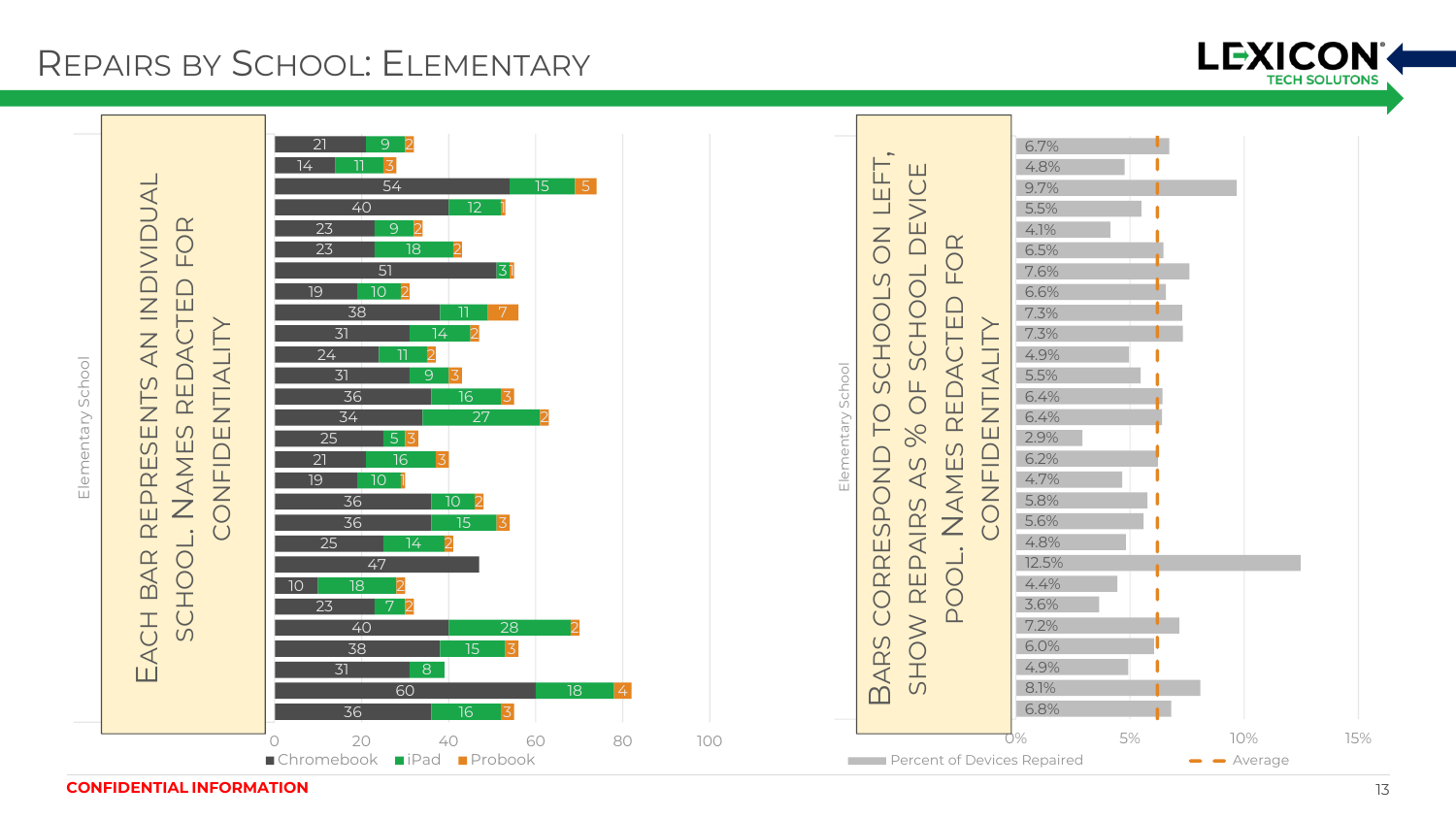## REPAIRS BY SCHOOL: MIDDLE, HIGH, AND OTHER/ACADEMY



**CONFIDENTIAL INFORMATION** 14

LEXICON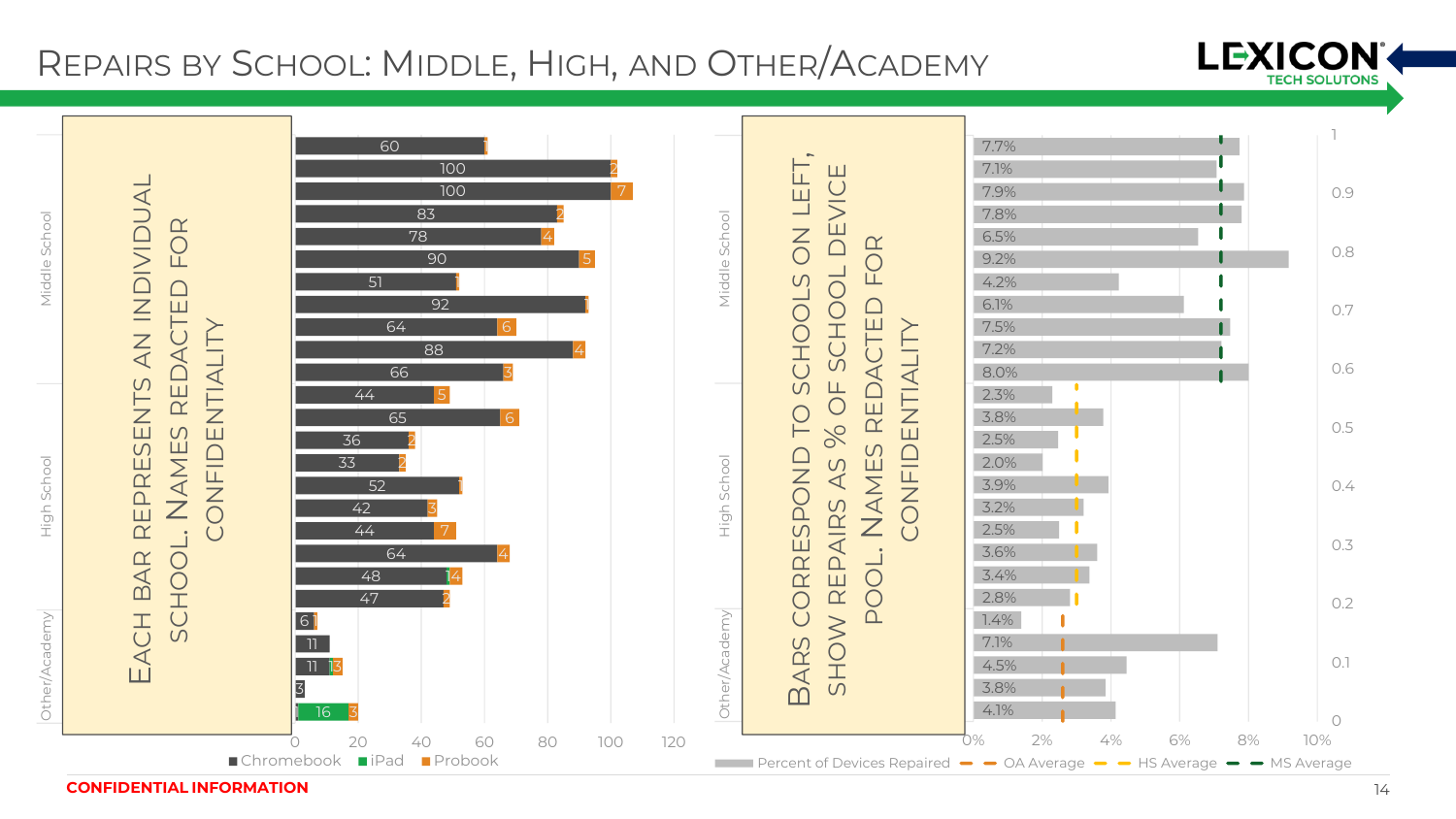## REPAIR OVERVIEW



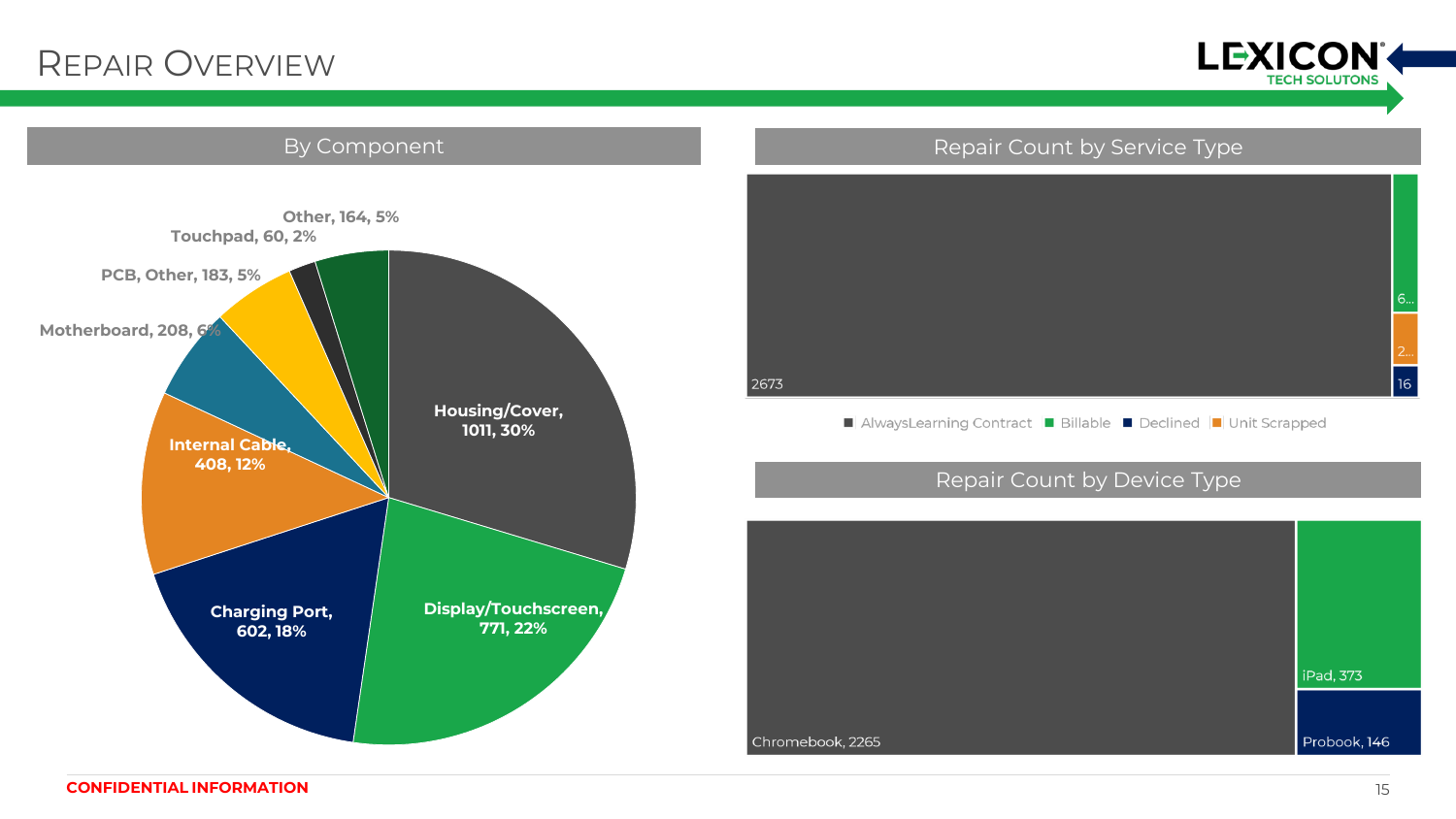## COMPONENT REPAIRS BY EDUCATIONAL STAGE





#### Repairs by Component and Educational Stage Repair Rate by Component and Educational Stage

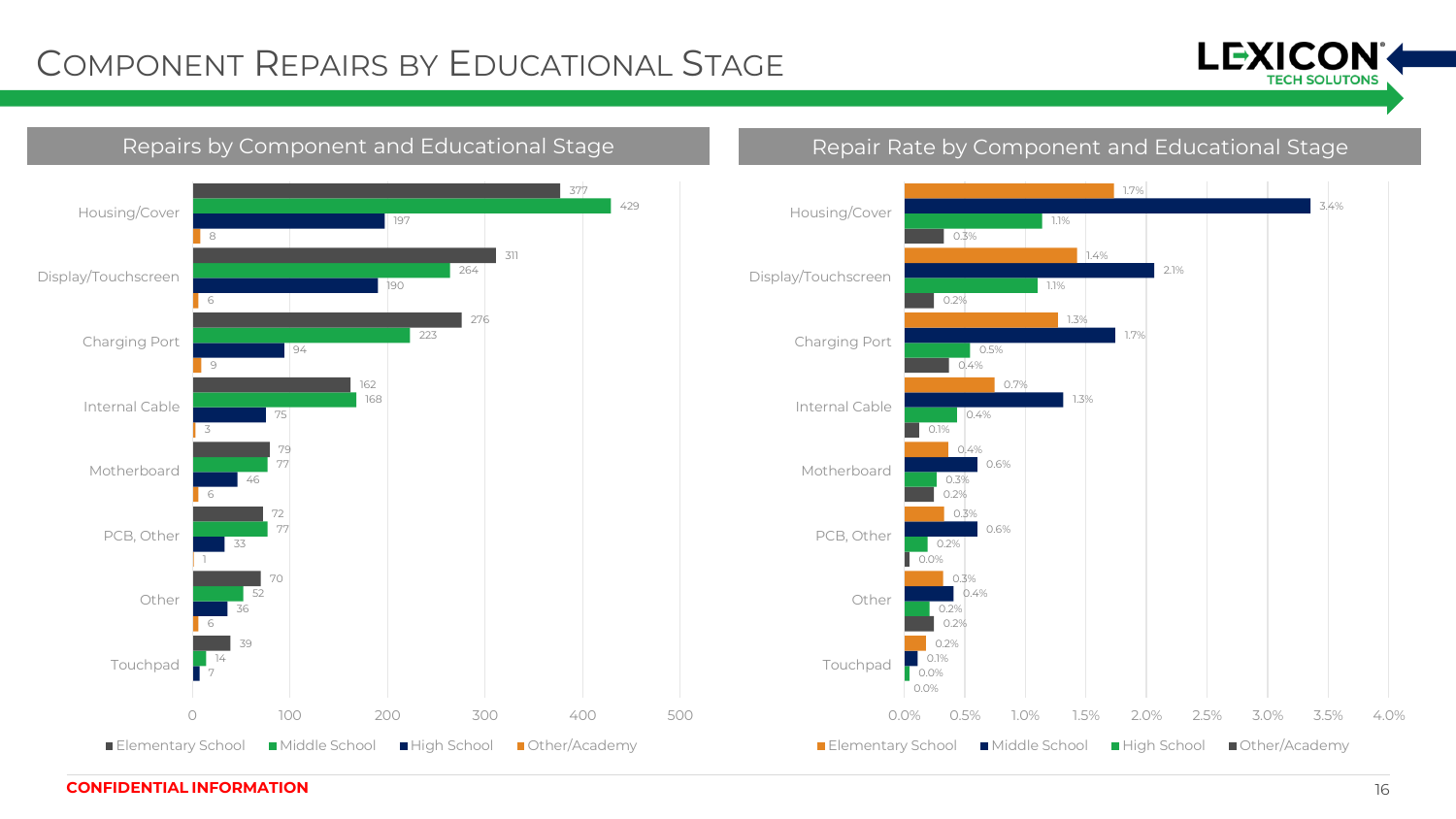## CAUSES OF DAMAGE





Charging Port 0 100 200 300 400 500 600 700 DEFECTIVE DAMAGED

Display/Touchscreen **Housings/Covers Housings/Covers** 

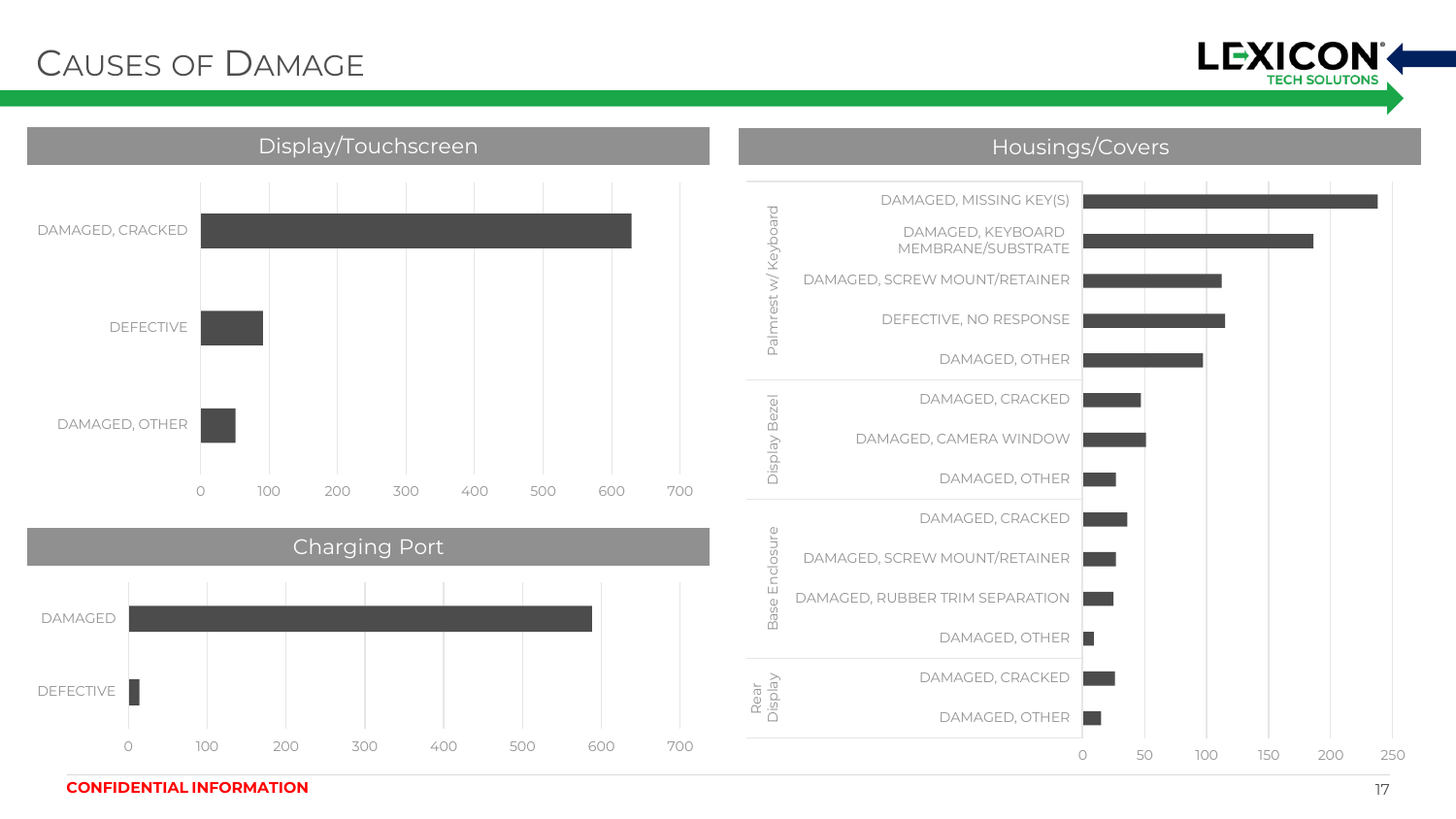## CAUSES OF DAMAGE





**CONFIDENTIAL INFORMATION** 18